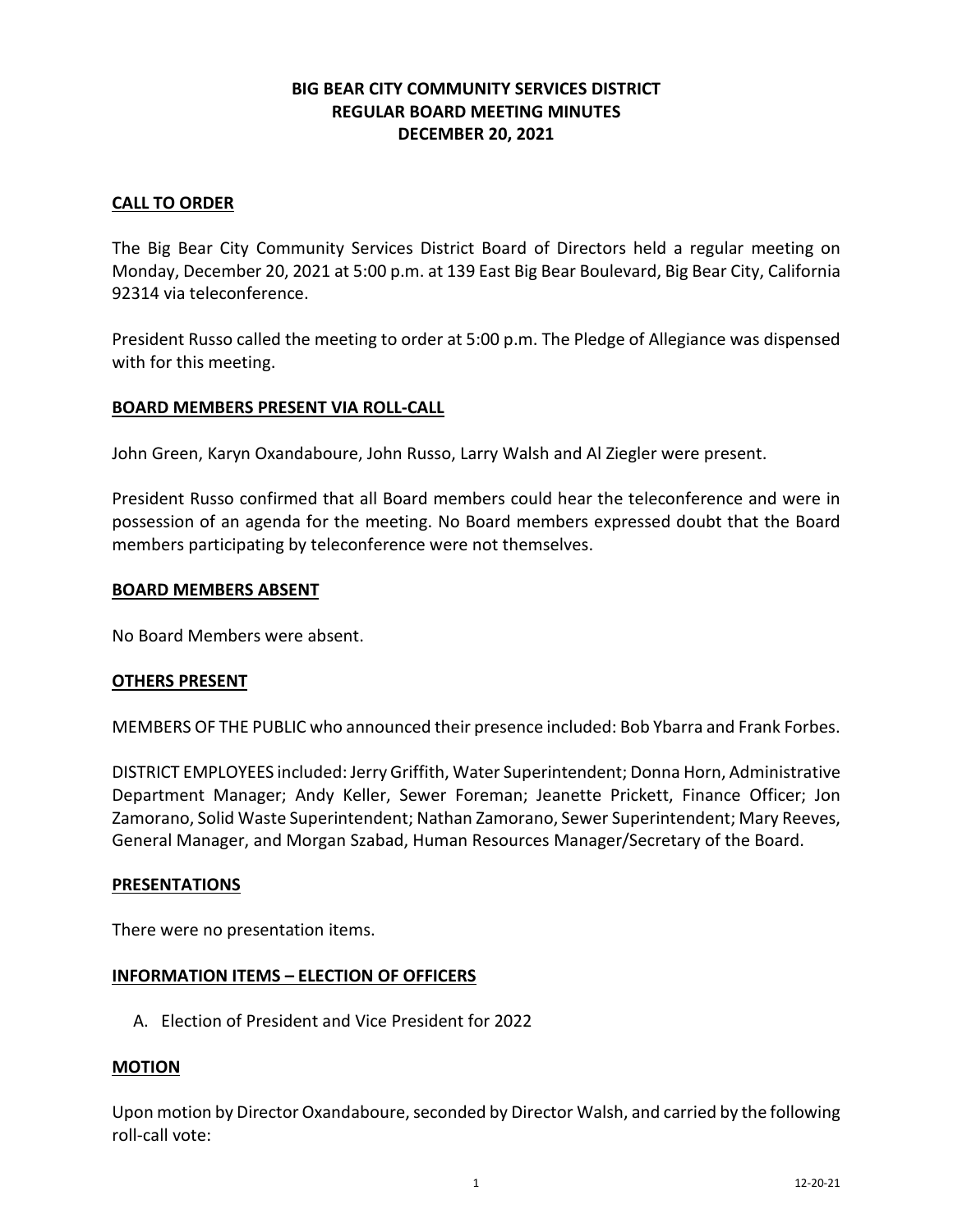| AYES:     | GREEN, OXANDABOURE, RUSSO, WALSH, ZIEGLER |
|-----------|-------------------------------------------|
| NOES:     | <b>NONE</b>                               |
| ABSENT:   | <b>NONE</b>                               |
| ABSTAINS: | <b>NONE</b>                               |

The nominations for President were opened.

Director Green nominated Director Walsh to serve as President of the Board. Director Oxandaboure seconded the nomination. Director Walsh nominated Director Ziegler who declined the nomination.

### **MOTION**

Upon motion by Director Green, seconded by Director Oxandaboure, and carried by the following roll-call vote:

| AYES:     | GREEN, OXANDABOURE, RUSSO, WALSH, ZIEGLER |
|-----------|-------------------------------------------|
| NOES:     | <b>NONE</b>                               |
| ABSENT:   | <b>NONE</b>                               |
| ABSTAINS: | <b>NONE</b>                               |

The nominations for President were closed.

### **MOTION**

Upon motion by Director Green, seconded by Director Oxandaboure, and carried by the following roll-call vote:

| AYES:     | GREEN, OXANDABOURE, RUSSO, WALSH, ZIEGLER |
|-----------|-------------------------------------------|
| NOES:     | <b>NONE</b>                               |
| ABSENT:   | <b>NONE</b>                               |
| ABSTAINS: | <b>NONE</b>                               |

The Board elected Director Walsh to serve as President of the Board.

Newly elected President Walsh asked for a motion and a second to open the nominations for Vice President.

### **MOTION**

Upon motion by Director Green, seconded by Director Ziegler, and carried by the following rollcall vote: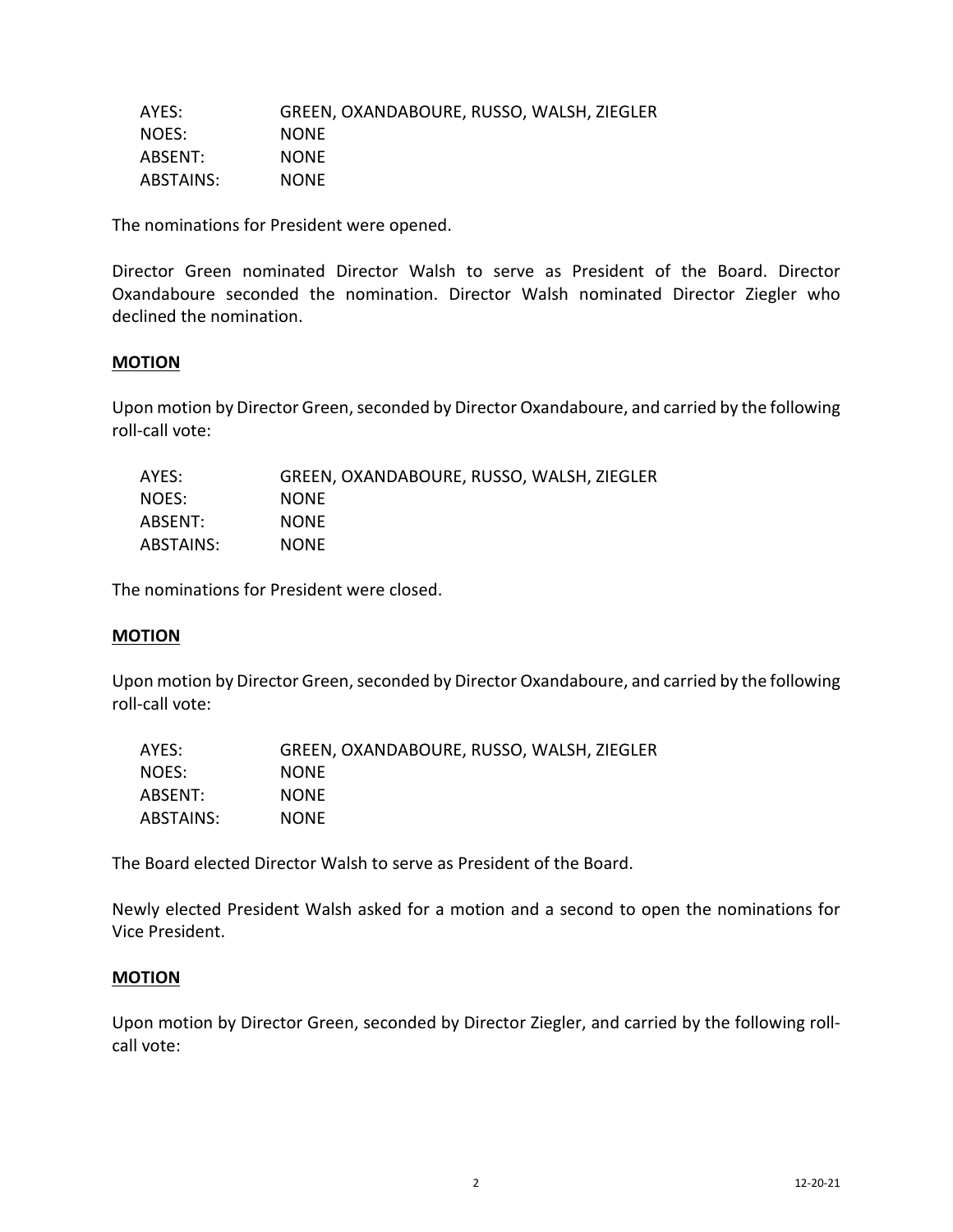| AYES:     | GREEN, OXANDABOURE, RUSSO, WALSH, ZIEGLER |
|-----------|-------------------------------------------|
| NOES:     | <b>NONE</b>                               |
| ABSENT:   | <b>NONE</b>                               |
| ABSTAINS: | <b>NONE</b>                               |

The nominations for Vice-President were opened.

Director Oxandaboure nominated Director Ziegler to serve as Vice-President. Director Walsh seconded the nomination. There were no additional nominations.

## **MOTION**

Upon motion by Director Oxandaboure, seconded by President Walsh, and carried by the following roll-call vote:

| AYES:     | GREEN, OXANDABOURE, RUSSO, WALSH, ZIEGLER |
|-----------|-------------------------------------------|
| NOES:     | <b>NONE</b>                               |
| ABSENT:   | <b>NONE</b>                               |
| ABSTAINS: | <b>NONE</b>                               |

The nominations for Vice-President were closed.

### **MOTION**

Upon motion by Director Oxandaboure, seconded by President Walsh, and carried by the following roll-call vote:

| AYES:     | GREEN, OXANDABOURE, RUSSO, WALSH, ZIEGLER |
|-----------|-------------------------------------------|
| NOES:     | <b>NONE</b>                               |
| ABSENT:   | <b>NONE</b>                               |
| ABSTAINS: | <b>NONE</b>                               |

The Board elected Director Ziegler to serve as Vice-President of the Board.

### **CONSENT CALENDAR**

President Walsh read aloud the items on the consent calendar and asked for any public comment regarding the consent calendar items. Public comment was heard.

### **MOTION**

Upon motion by Director Ziegler, seconded by Director Oxandaboure, and carried by the following rollcall vote: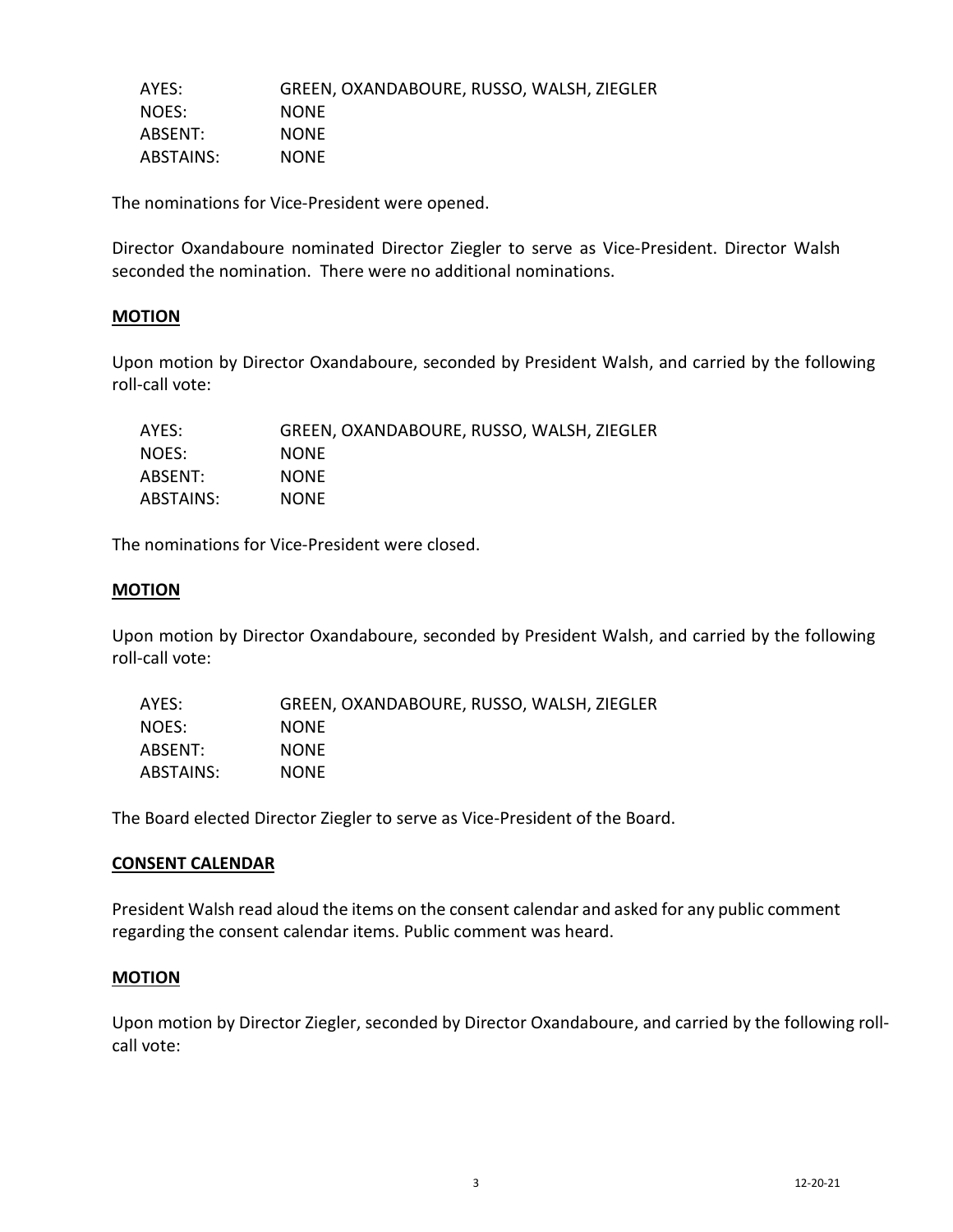| AYES:            | GREEN, OXANDABOURE, RUSSO, WALSH, ZIEGLER |
|------------------|-------------------------------------------|
| NOES:            | <b>NONE</b>                               |
| ABSENT:          | <b>NONE</b>                               |
| <b>ABSTAINS:</b> | <b>NONE</b>                               |

The Board approved the following consent items as presented:

- A. Minutes Regular Meeting December 6, 2021
- B. Cash/Checks Disbursements and Credit Card Purchases November 2021 \$172,496.78
- C. Reaffirm Findings in Resolution 2021-18 Authorizing Virtual Board and Committee Meetings to Continue Pursuant to AB 361

### **REQUESTS FOR CONTINUANCE**

There were no requests for continuance.

### **ITEMS REMOVED FROM THE CONSENT CALENDAR FOR DISCUSSION**

There were no items removed from the consent calendar for discussion.

### **COMMITTEE & BOARD MEMBER REPORTS**

- A. The following Committees met since the last Board Meeting:
- BBARWA, December 15, 2021

General Manager Mary Reeves gave a summary of the items discussed at the regular BBARWA meeting. No public comment was offered.

### **STAFF REPORTS**

The General Manager's Report and Supervisors' Monthly Reports for November 2021 were discussed, received, and filed.

#### **UNFINISHED BUSINESS**

There were no unfinished business items.

### **NEW BUSINESS/ADOPTION AGENDA/DISCUSSION/NOTICED HEARINGS**

A. Regular Meeting Format for the Big Bear City CSD Board of Directors

General Manager Mary Reeves explained that staff was directed to prepare a discussion item on the meeting format, virtually or in-person, for upcoming Board and Committee meetings. Ms. Reeves noted that the District meetings have been operating under AB 361 to meet virtually. Ms. Reeves noted the meeting format of the other governing Board members in the valley and also